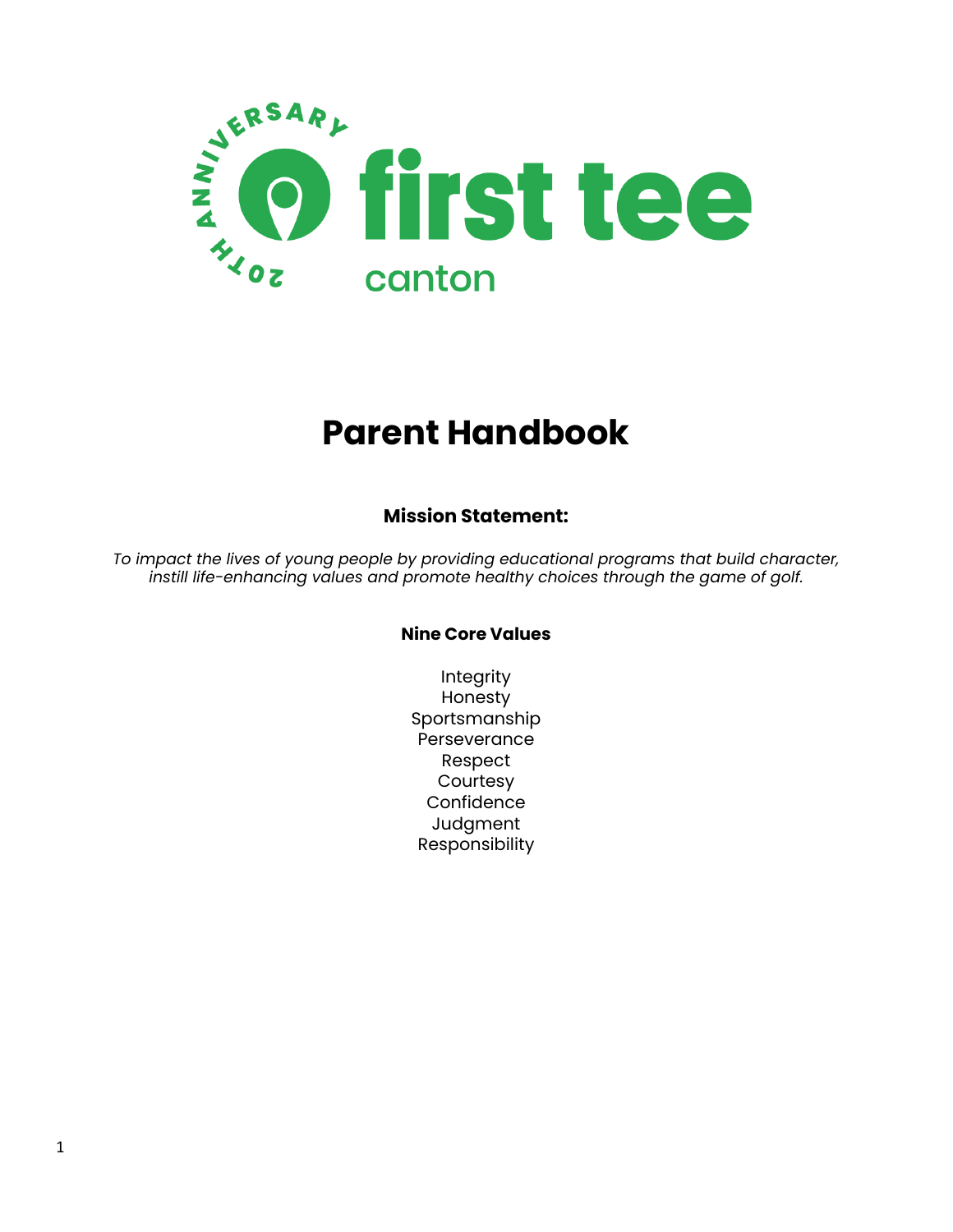### **FIRST TEE - CANTON STAFF AND CONTACT INFORMATION**

Angela Palomba - Executive Director – apalomba@firstteecanton.org

Terry Taylor - Program Director, Golf Professional – [ttaylor@firstteecanton.org](mailto:ttaylor@thefirstteecanton.org)

Mindy Pamer – Outreach Coordinator –mpamer[@firstteecanton.org](mailto:jbankert@thefirstteecanton.org)

Nanci Miller - Development Coordinator - nmiller@firstteecanton.org

Carin Herberghs - Administrative Assistant – [cherberghs@firstteecanton.org](mailto:cherberghs@thefirstteecanton.org)

OPEN – Course Maintenance

http://www.firstteecanton.org

First Tee - Canton 2525 25 th Street NE P.O. Box 7555 Canton, OH 44705

[admin@firstteecanton.org](mailto:admin@thefirstteecanton.org) 330-452-5331

## **ABOUT US**

First Tee - Canton is a non-profit youth development facility and learning center that provides young people an opportunity to learn life-enhancing values, character development, and healthy habits through the game of golf.

First Tee - Canton is a chapter-owned and operated nine-hole, par-3 golf course with irrigated fairways and synthetic Tour Turf greens. The facility has a putting green and a 17 station driving range. The Deuble Learning Center includes a heated and air-conditioned golf practice space including hitting mats, putting green, and two state-of-the-art simulators. Our facility also has a multi-purpose educational space with a small kitchen and educational smartboard.

## **FIRST TEE LIFE SKILLS EXPERIENCE**

First Tee teaches young people life skills and character education through the game of golf. Its research-proven programs are having a positive impact on participants, their families and their communities.

First Tee - Canton is one of 150 chapters that collectively deliver programs at more than 1,200 golf locations around the United States and in select international locations. First Tee - Canton delivers its life skills curriculum to young people ages 5 to 18 at First Tee - Canton Learning Center and various golf course partners. First Tee - Canton coaches go through First Tee's extensive training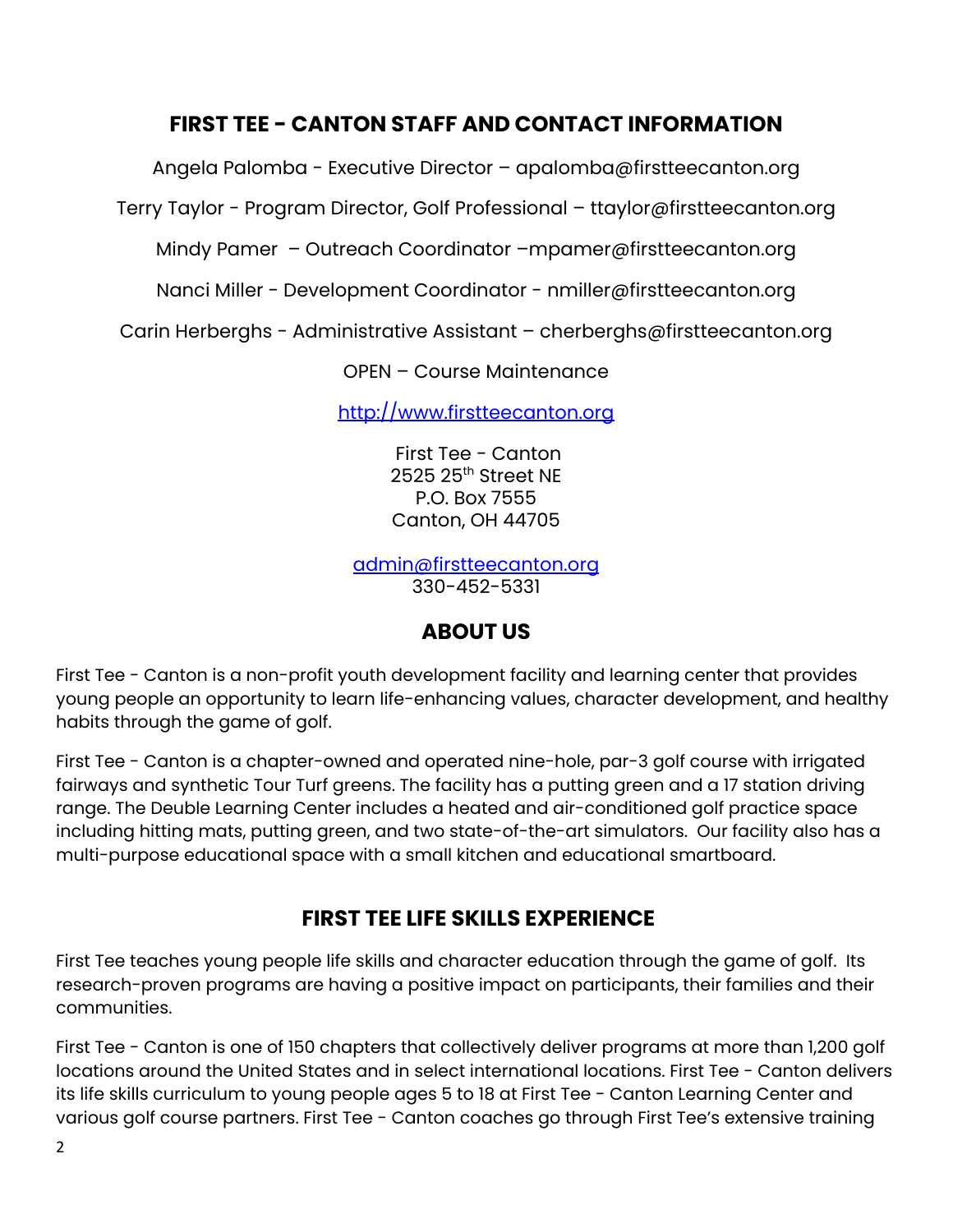(eLearning and in-person), helping increase the on- and off-course success of all participants. The phased, educational and experiential training program takes approximately two to three years to complete. As a result, our coaches are equipped to create positive relationships that inspire young people to look to their future, set goals and discover their potential.

Programs are also delivered through outreach partners including the School Program at Forty two elementary schools, Community Program at eleven YMCA locations, and various field trip opportunities for other youth-serving organizations.

First Tee Life Skills Experience focuses on educating youth on First Tee Nine Core Values. The Core Values are delivered seamlessly by utilizing the game of golf. Golf serves as an ideal context for youth character education because acquiring golf skills requires confronting challenges and a commitment over time. Moreover, golf has many rules, some are technical and many are reliant upon the qualities of character embodied in First Tee's Nine Core Values. Golf is the only game where a referee does not call the penalty. The golfer, not a referee, is required to report a rules infraction and apply the penalty to him or herself.

#### **REGISTRATION**

Please register your participant(s) through our online registration portal. Go to [www.firstteecanton.org](http://www.thefirstteecanton.org) and select register. If your child has already been in our classes, please do not create a new account-type in your email and password to log in. If you do not remember your password, type in your email then select forgot password. You can add all of your children to your household and track their progress to see their eligibility for classes.

During the registration process, you will be required to agree to our waivers and releases. If you have questions on those releases, please contact our Executive Director. Lindsay's Law is a new state law for all youth sports organizations. Participants and parents must sign off on the forms before being eligible to participate in classes.

#### **CANCELLATIONS**

If there is a cancellation, 10% of the program fee will be retained by First Tee - Canton. If the participant registration is cancelled within two weeks of the class, refunds will not be issued.

#### **PROGRAM FEES**

There is a program fee, but our goal is that no child will be denied participation due to financial considerations: any family needing a scholarship may request assistance, whether it be partial or full. We have scholarship applications available on our website. Please visit our website to review the current class fees or contact our office with any questions.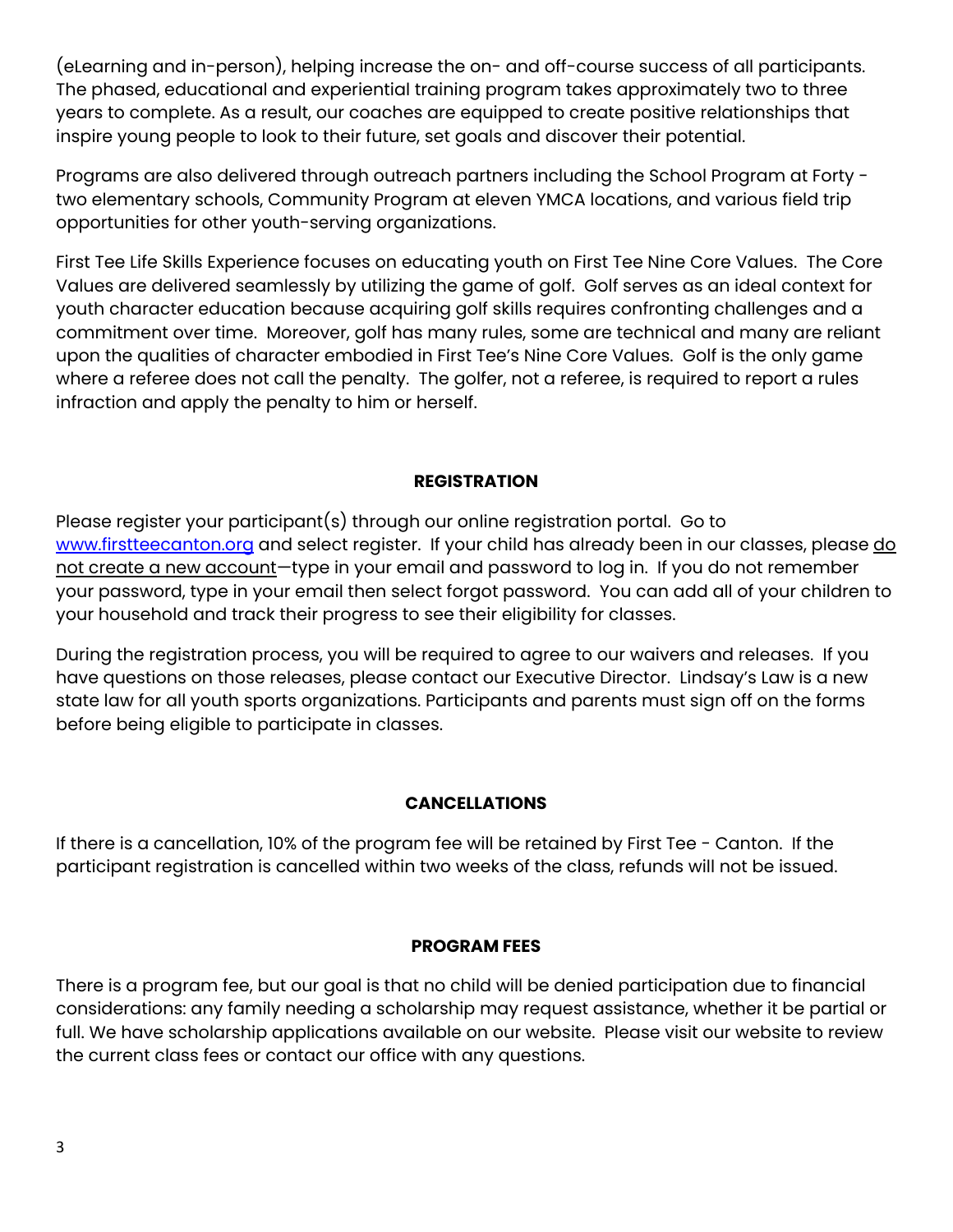Discounts are available for participants that sign up for both summer sessions and for families with more than two children. Please contact our office for assistance in getting the discounts set up.

#### **SCHEDULE**

Please drop off/pick up your child(ren) on time. If you are going to be late, please contact our office at 330-452-5331 x 0. Most classes last an hour and a half.

First Tee - Canton golf course is not open to public use at this time. However, we do allow participants in the program to play and/or practice when we do not have classes scheduled. Please contact our office if you are interested in scheduling a time to play outside or use the indoor facility and simulators. We do have facility rentals available if you are interested in renting the course, pavilion or indoor space for events and/or parties. Please contact our office for more information.

#### **COMMUNICATION**

We communicate mostly through emails, so please check them often. Information is also posted on our Facebook page and website ([www.firstteecanton.org](http://www.thefirstteecanton.org)). Each month we send out an e-newsletter with important information and updates. If you do not receive the newsletter, contact our office to be added. We will also utilize a text platform if we need to cancel a class due to an extreme weather emergency.

#### **GOLF EQUIPMENT**

The participant does not need his or her own golf equipment to participate in First Tee - Canton. If a participant does not have clubs, we will provide equipment for them to use during class. The participant therefore agrees that any golf equipment received for their use is the property of First Tee - Canton and must be returned to First Tee - Canton after each class.

#### **WEATHER CONDITIONS**

We rarely cancel class due to inclement weather. Please make sure your child has proper attire for the current weather situation. If necessary, class will be held indoors in our indoor putting facility. If classes need to be cancelled due to an extreme weather situation, we will contact you by phone or email.

#### **DRESS CODE**

Boys-shirts must be tucked in, hats on straight and no derogatory words or pictures. Tennis shoes or golf shoes are required. No sandals or flip-flops.

Girls- shirts must have a collar or sleeves, no spaghetti straps or tank tops. Shorts must be an appropriate length (fingertip). Tennis shoes or golf shoes are required. No sandals or flip-flops.

#### **VOLUNTEERS/COACHES**